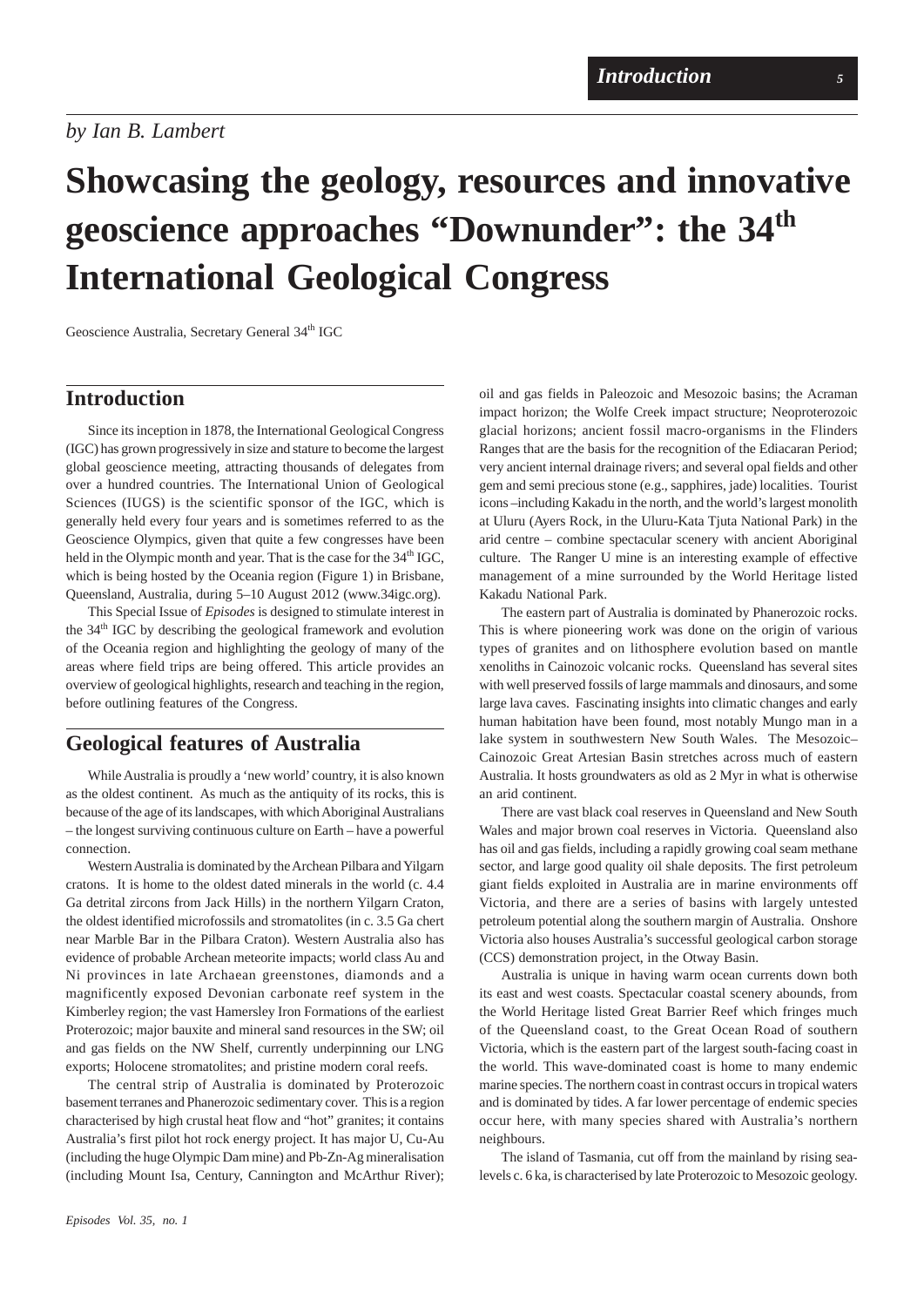

*Figure 1 Oceania and environs. Extract from Geological Map of the World (Commission for the Geological Map of the World).*

Jurassic dolerites, with spectacular landforms, are related to dolerites in Antarctica and South Africa. Scenic wilderness areas abound, including glacially sculpted mountains and lakes and old growth forests.

Australia's unique scenery and its flora and fauna, is complemented by excellent food and produce, including many varieties of world-recognised outstanding wines.

# **Geological setting of Oceania**

New Zealand and New Guinea and other island countries around the eastern and northern margins of the Australian Plate are located in geologically active settings (Figure 1).

New Zealand straddles the Australian and Pacific plates, whose Mesozoic separation from Australia is detailed in the spreading centre on the floor of the Tasman Sea. The country is noted for its spectacular alpine geology, glaciers, volcanic and geothermal landscapes, strong Maori and British heritages, sheep and some excellent wines. It also has unique fauna and flora. In marked contrast to Australia, it had no mammals other than bats until man came.

New Guinea also exhibits fascinating alpine and volcanic geology in a tropical setting. It features major ophiolite belts, active tectonism and volcanism, uplifted coral terraces, Au and Cu mines. Additional attractions in remote areas include colourful tribes maintaining traditional cultures and customs.

There are many smaller volcanic and coral reef dominated islands dotted through the region from Indonesia to Fiji. New Caledonia, a charming blend of French and Melanesian cultures, is known for its ultramafic rocks which have weathered to form major lateritic nickel deposits, and the ancient floras preserved on its scenic islands.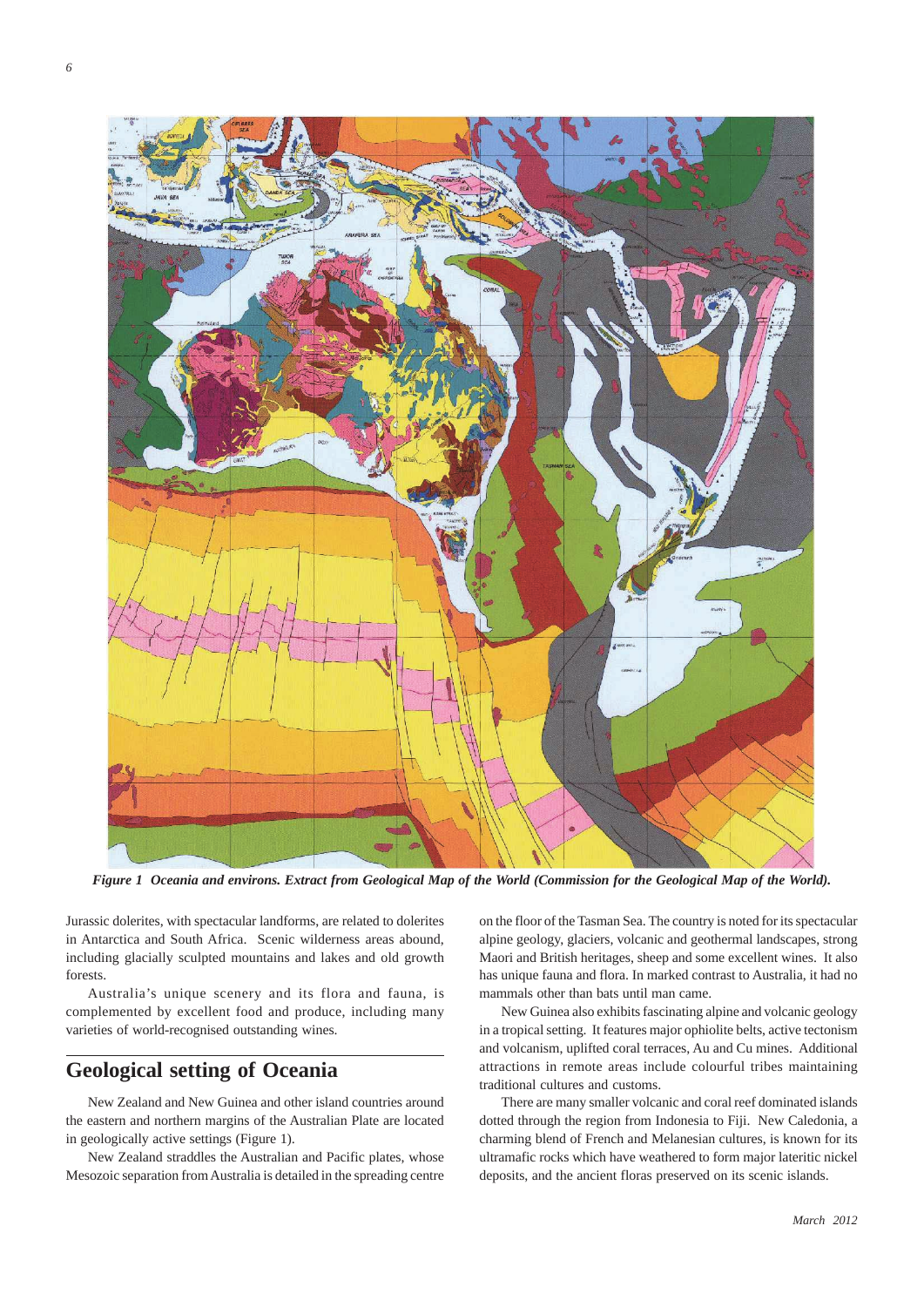Australia was long part of supercontinents, such as Rodinia, Nuna and Kenorland. It only became a continent in its own right when it finally broke from the remnants of Gondwana (Antarctica), beginning in the Jurassic. Since then Australia has been part of the fastest moving crustal plate, insulated by extensive areas of oceanic crust from active continent-continent and ocean-continent collision zones, in marked contrast to New Guinea and New Zealand.

The split between Australia and Antarctica was complete by 34 Ma. The geological features of Antarctica include Precambrian gneisses, dry valleys, volcanic activity and the world's largest land glacier. Australian and New Zealand geoscientists have had a long involvement in geoscience research in Antarctica. Recent work has focused on geophysical surveys of the continental shelf, and paleoclimatic trends through detailed studies of cores in ice and offshore sediment.

Through the Cenozoic, intraplate volcanic activity migrated from N–S in at least three parallel tracks down the eastern strip of Australia and beneath the Tasman Sea. During the same period the continental shelf of the Queensland coast became an ideal environment for coral growth leading to massive reef development in the world's largest modern coral reef system, the Great Barrier Reef.

Australia was not subjected to the Cenozoic orogenic activity which occurred in New Guinea and New Zealand. The Australian Continent also escaped the major recent glaciations that scraped surficial materials from wide areas of the northern continents. Its last period of extensive valley and continent-wide glaciation, reflected by striated pavements, U-shaped valleys, and diamictites, occurred during the late Carboniferous and early Permian. From the Mesozoic, there was widespread deposition of riverine, lacustrine and shallow marine strata over older bedrock coupled with climatic desertification due to rapid northward plate motion, culminating in the vast sand dune system in the arid interior of Australia.

The geologically stable setting of Australia has formed and preserved its unusually deeply weathered and topographically subdued landscapes, and the bold reddish hues of the 'outback'. The extensive blanket of weathered rocks and sediments – the regolith – can be several hundred metres thick. The physical and chemical properties of the widespread regolith materials, including groundwaters, can be quite different from surficial materials of other countries typified by shallow cover over fresh bedrock.

The properties of the regolith have to be understood for effective mineral exploration, land/water management and infrastructure planning. Some approaches and technologies used in other developed countries must be modified to take account of the different conditions, and this has been a driver to develop innovative approaches and technologies in Australia. A high proportion of Australia's agricultural production comes from the SE and SW of Australia, where groundwater quality and quantity, and inter-relationships with surface waters, are of concern. Geoscience research is increasingly being brought to bear in efforts to better understand and manage the range of issues involved.

# **Geoscience research and teaching**

Geoscience in Australia and New Zealand is motivated by several prime factors: continuing to play major roles in meeting global demand for a range of mineral and energy commodities, providing solutions to societal challenges such as groundwater quality and management,

satisfying a thirst for new knowledge to understand better the world we live in, making informed land use decisions, building large cities and infrastructure, natural hazards and emergency management.

There is increasing acknowledgement that the outcomes of geoscientific research sustain economies and help safeguard communities. Geoscientists have vital roles to play in multidisciplinary systems approaches to underpin important decisions and policies addressing the major challenges.

Geoscientists are increasingly linked into advances in web technologies and data transfer standards that are making geological and geospatial data more accessible, including for purposes beyond the original incentive for their collection. They are increasingly benefiting from rapid increases in available computing power and in open source processing algorithms which are facilitating analyses and modelling of large and diverse datasets. Combined, these new developments are rendering multidisciplinary approaches much more effective and transparent.

Geoscience research in Australia is carried out within universities, government agencies such as Geoscience Australia and the Commonwealth Scientific and Industrial Research Organisation (CSIRO), industry, Cooperative Research Centres, Special Research Centres, Major National Research Facilities and State and Territory Geological Surveys. In New Zealand, geoscience activities are conducted in Crown Research Institutes, notably GNS Science, and universities. In both countries industry research builds on government funded programs.

A strategic approach, involving separation of funding for research infrastructure from research programs which use the infrastructure, is proving effective and engendering good collaboration in Australia. While the number of geoscience departments in universities has decreased over the past two decades, the standard of teaching and research is high in Australia and New Zealand. Enrolments in Australian tertiary institutions are buoyant, driven in significant part by a very strong resources sector, which is driving the strong national economy. In Australia and New Zealand, geologists from numerous countries are conducting research and exploration projects.

The universities of Papua New Guinea and New Caledonia offer geoscience courses and research.

# **Outline of 34<sup>th</sup> IGC**

As a large and prestigious event, the  $34<sup>th</sup>$  IGC will provide an excellent opportunity to catch up on advances in international geosciences and to meet and network with leading professionals in the global geoscience community. In addition to a very wide ranging and interesting scientific program, many business meetings will be held during the IGC.

Brief descriptions of some of the features of the IGC follow and detailed information is available at the Congress's website: www.34igc.org.

#### **Organisation**

The organising body for the 34<sup>th</sup> International Geological Congress is the Australian Geoscience Council Incorporated (AGC). The AGC is a Council of Presidents of the major Australian geoscientific societies, and is the peak representative body for the 7000 or so members of the geosciences profession in Australia.